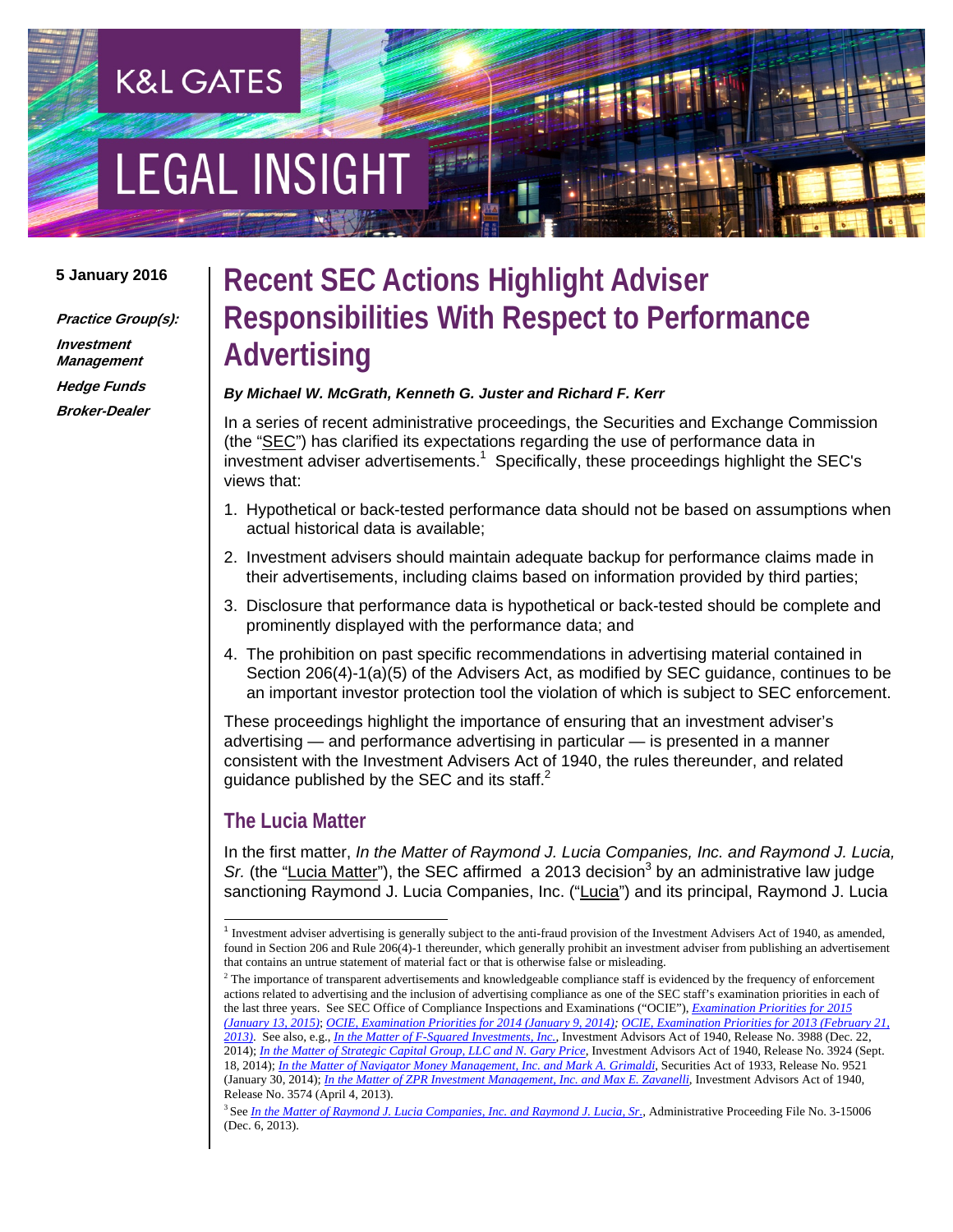#### **Recent SEC Actions Highlight Adviser Responsibilities With Respect to Performance Advertising**

Sr., for allegedly using misleading performance data that was labeled as back-tested data. Among other things, the SEC found that Lucia had used performance data labeled as backtested data that was based on certain assumptions rather than historical rates of inflation and historical rates of return, did not deduct advisory fees or clarify that they were not accounted for, and failed to calculate the data in a manner that fully followed the investment strategy which the performance data was designed to support.

The use of back-tested performance in investment adviser advertisements has always been subject to several requirements articulated by the SEC in connection with various no-action requests and administrative proceedings, including requirements that (i) the calculation methodology be fully described, (ii) the performance be presented net of fees or the effect of fees be disclosed, and (iii) the performance not be otherwise misleading. $4\,$  The ruling in the Lucia Matter provides additional parameters that registrants need to consider prior to utilizing similar advertisements that back-tested data presented by an investment adviser must be (i) based on actual historical data rather than assumptions, and (ii) calculated in a manner fully consistent with the investment strategy that the back-tested data is used to advertise.

**Practice Tip:** The SEC has publicly indicated its views on the ability of an adviser to calculate back-tested performance based on assumptions — even reasonable assumptions that do not result in misleading performance numbers — when observed data is available.

#### **The Virtus Matter**

l

In the second matter, *In the Matter of Virtus Investment Advisers, Inc.* (the "Virtus Matter"), the SEC instituted and settled proceedings against Virtus Investment Advisers, Inc. ("Virtus") based on, among other things, its inclusion in advertisements and filings of allegedly false and misleading performance data that had been provided to it by one of its third-party subadvisers, F-Squared Investments, Inc. ("F-Squared").<sup>5</sup> In the order, the SEC acknowledged that F-Squared and its President had lied to Virtus about the history and performance of F-Squared's AlphaSector strategy, but alleged that Virtus had relied on F-Squared's representations without properly verifying them. In addition, based on statements made by Virtus in advertisements and filings, which were based on the representations made by F-Squared to Virtus, the SEC alleged that Virtus itself made false and misleading statements about the past performance of the AlphaSector strategy.<sup>6</sup>

The Virtus Matter is an important statement from the SEC of its views that each investment adviser is ultimately responsible for verifying the accuracy of any performance data presented in its advertisements and should adopt and implement procedures reasonably designed to do so. With this ruling, the SEC has indicated its views that this obligation is equally true of an investment adviser operating in a manager-of-managers structure or otherwise relying on information provided by third parties to produce its performance data.

<sup>4</sup> See, e.g.*, In re Schield Management Company et al.*, Investment Advisers Act Release No. 1872 (May 31, 2000); *In re Meridian Investment Management Corp. et al.*, Investment Advisers Act Release No. 1779 (Dec. 28, 1998); *In re LBS Capital Management, Inc.*, Investment Advisers Act Release No. 1644 (July 18, 1997); *In re Patricia Owen-Michel*, Investment Advisers Act Release No. 1584 (Sept. 27, 1996).

<sup>5</sup> See *In the Matter of Virtus Investment Advisers, Inc., Investment Advisers Act of 1940 Release No. 4266 (Nov. 16, 2015).*

<sup>&</sup>lt;sup>6</sup> F-Squared was the subject of a separate administrative proceeding regarding hypothetical and back-tested performance brought by the SEC in 2014 related to the AlphaSector strategy.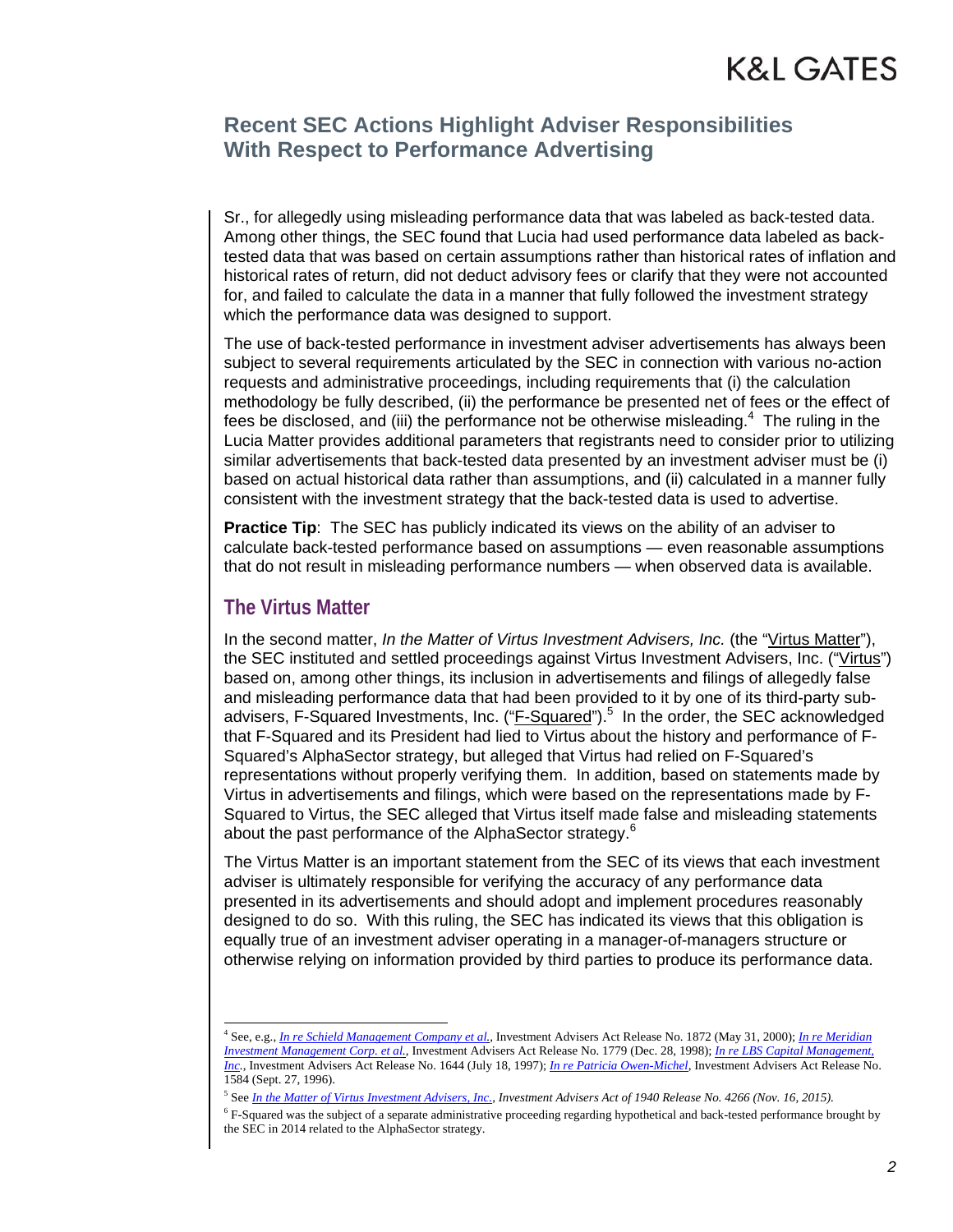#### **Recent SEC Actions Highlight Adviser Responsibilities With Respect to Performance Advertising**

**Practice Tip**: Advisers should be cognizant of the basis for the SEC's allegations in this case: the failure to retain books and records necessary to support the basis for unaffiliated third-party performance information in advertisements. An investment adviser must have adequate backup for performance claims made in its advertisements, including claims based on information provided by third parties.

#### **The Alpha Fiduciary Matter**

In a third matter, *In the Matter of Alpha Fiduciary, Inc., and Arthur T. Doglione and In the Matter of Michael L. Shea*, the SEC instituted and settled proceedings against Alpha Fiduciary, Inc. ("Alpha Fiduciary") and its owner, manager, and president, Arthur T. Doglione, and separately against Alpha Fiduciary's former business development director, Michael L. Shea, for, among other things, distributing advertisements that failed to disclose in sufficient prominence and detail that the performance data was hypothetical and not actual .<br>performance.<sup>7</sup> The SEC also alleged that Alpha Fiduciary's advertising materials included past specific recommendations in violation of SEC rules by including examples of investment decisions without providing or offering to provide all investment decisions made during the same period.

**Practice Tip:** Notably, Alpha Fiduciary provided general disclosure in certain advertisements that the performance was hypothetical, but the SEC asserted that this disclosure was imprecise, in many cases not included on the same page as the performance data, and inconsistent with other statements that suggested the performance of the advertised strategy represented actual returns. Advisers that elect to present hypothetical performance should consider not only whether they have disclosed that the performance is hypothetical, but also whether this disclosure is complete and prominent.

#### **Next Steps and How We Can Help**

Each of these matters reinforce the notion that the SEC is focused on assuring investment advisers provide investors with performance disclosure that is not false or misleading and that it is willing to pursue enforcement actions where necessary to deliver this message. Investment advisers using back-tested or otherwise hypothetical performance data in marketing materials, or relying on performance data provided by third parties, should consider reviewing their policies and procedures in light of the actions taken by the SEC in these matters.

If you have any questions regarding these matters or the presentation of performance in investment adviser advertisements, please contact any of the authors listed below, or one of the K&L Gates attorneys with whom you work.

#### **Authors:**

l

**Michael W. McGrath**  michael.mcgrath@klgates.com +1.617.951.9123

**Kenneth G. Juster**  ken.juster@klgates.com +1.617.261.3296

**Richard F. Kerr**  rkerr@klgates.com +1.617.261.3166

<sup>7</sup> See *In the Matter of Alpha Fiduciary, Inc., and Arthur T. Doglione*, Investment Advisers Act of 1940 Release No. 4283 (November 30, 2015); *see also In the Matter of Michael L. Shea*, Investment Advisers Act of 1940 Release No. 4284 (November 30, 2015).